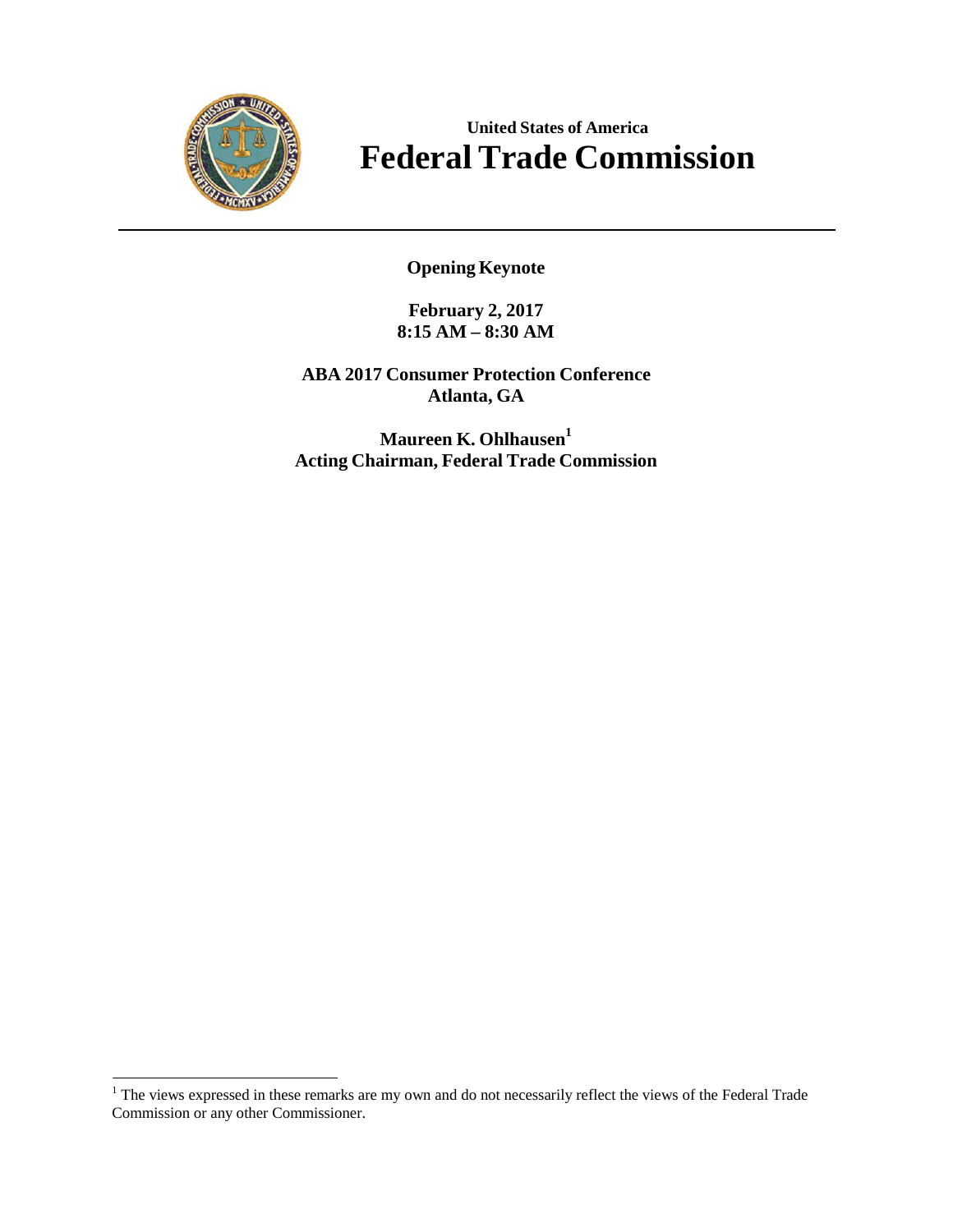Thank you, Bill, for the nice introduction. It is wonderful to see so many new faces here in Atlanta, at the Consumer Protection Conference. Welcome to our state enforcement partners. Welcome, in-house counsel from a wide cross-section of industries. And welcome, consumer advocates from across the country. Bill asked me to kick off this event by discussing my major consumer protection priorities for the Federal Trade Commission.

James Q. Wilson, the preeminent scholar of federal administrative agencies, said that agency success depends on completing one critical but often ignored task. "Decide what it is we are trying to [accomplish."2](#page-1-0) Sounds simple, right? It reminds me of a famous stoic maxim: "First say to yourself what you would be; and then do what you have to do." Wilson argued that when an agency establishes a clear, measurable mission, quote, "it has a fighting chance of coping with each of the many aspects of the bureaucracy problem."<sup>3</sup>

So, when it comes to consumer protection, what is the FTC trying to accomplish? At a fundamental level, we are seeking to ensure that consumers are better off. A successful FTC action makes current and future consumers better off than they would be had the FTC not acted. To properly judge success, we must acknowledge that the overwhelming majority of consumer benefits emerge from a free and honest market. Our job, then, is to address unfair and deceptive practices that harm the market process and harm consumers. And we must do so in a way that avoids hindering market-generated consumer benefits.

Thus, we must diligently analyze the costs and benefits of using our enforcement and other tools. And we must carefully consider the potential unintended consequences of our regulatory actions. In every case we litigate, settlement we enter, report we write, guidance we issue, blog entry we post, and tweet we … twitter, we need to answer two questions. How were

<span id="page-1-0"></span><sup>2</sup> James Q. Wilson, *The Bureaucracy Problem*, NATIONAL AFFAIRS, at 8, Winter 1967, [http://www](http://www/).nationalaffairs.com/public\_interest/detail/the-bureaucracy-problem.<br>
<sup>3</sup>*Id.* 

<span id="page-1-1"></span>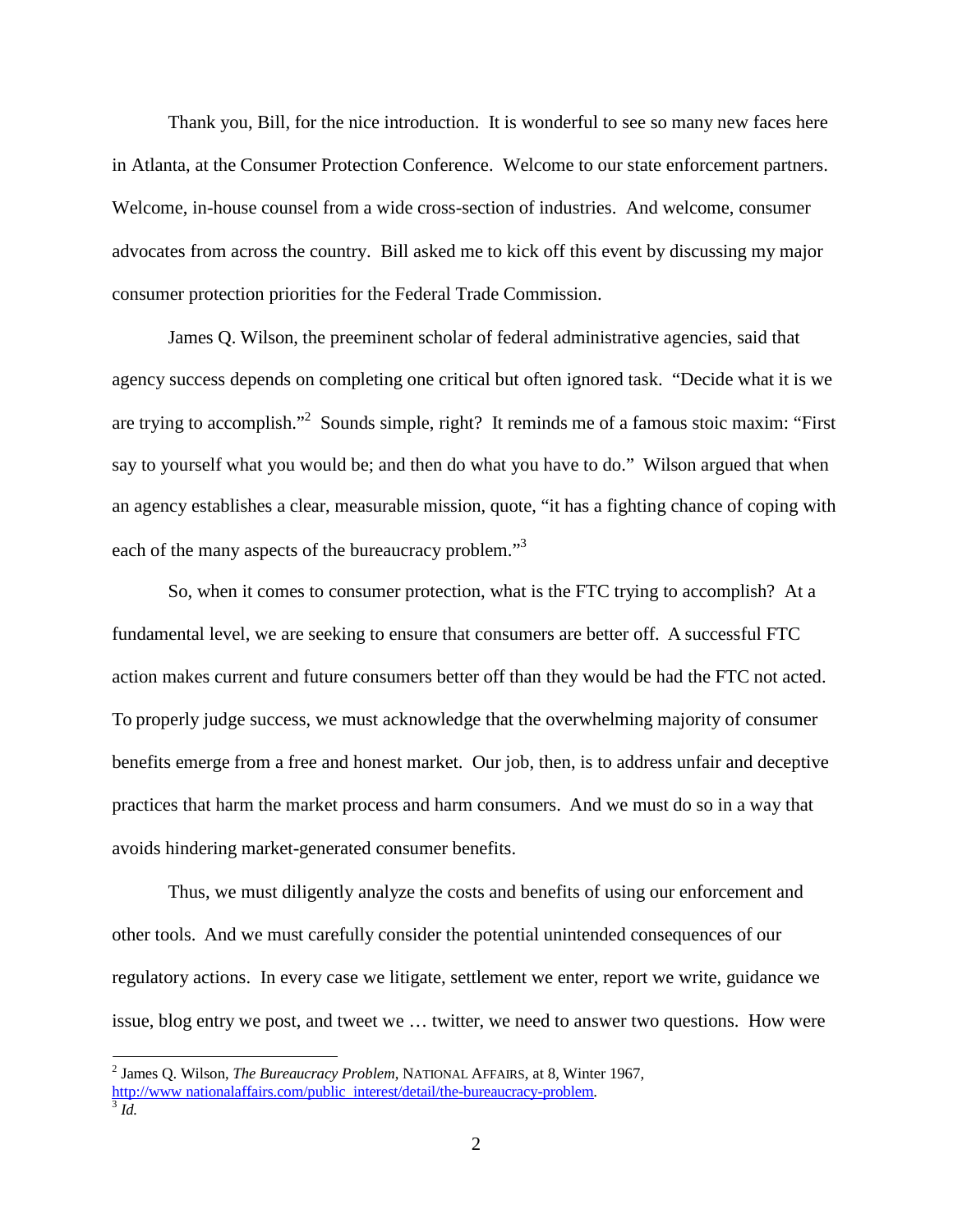consumers harmed? And how does this action address that harm? This focus on consumer harm is part of our statutory mandate, but it is also good policy. Asking and answering these two questions will focus our limited resources where they can do the most good.

The appropriate depth of cost-benefit analysis might vary, depending on the situation. In cases of clear fraud by a single party, where there are no consumer benefits, the costs and benefits need not necessarily be detailed exhaustively. However, for practices that generate both costs and benefits, and where action could affect a wide range of parties, we need to be thorough. This means carefully evaluating the costs and benefits both of the practice at issue and of the contemplated regulatory action.

Having set out that high-level description of the FTC's consumer protection mission, let me turn to three reforms that I will be advancing over the next couple of months.

## **First, I will re-focus the agency on our bread-and-butter fraud enforcement mission**. Stopping fraudulent schemes has long been the core of the FTC's consumer protection mission. Such enforcement obviously benefits consumers and is an excellent use of our limited resources. These cases may not forge new legal ground or prompt huge headlines, but such actions defend the consumer harmed by an unscrupulous con artist and assist the legitimate business owner who loses business to the cheat. These obvious benefits explain why such efforts have long had broad bipartisan support both at the FTC and in Congress. Unfortunately, such fraud is a perennial problem, and fraudsters are remarkably crafty at locating new and vulnerable victims. I'm particularly interested in frauds targeting military personnel and veterans and frauds targeting small businesses. I will be working closely with staff to strengthen our anti-fraud program, promote the distribution of the FTC's excellent educational resources on these topics, and ultimately, bring enforcement actions where appropriate.

3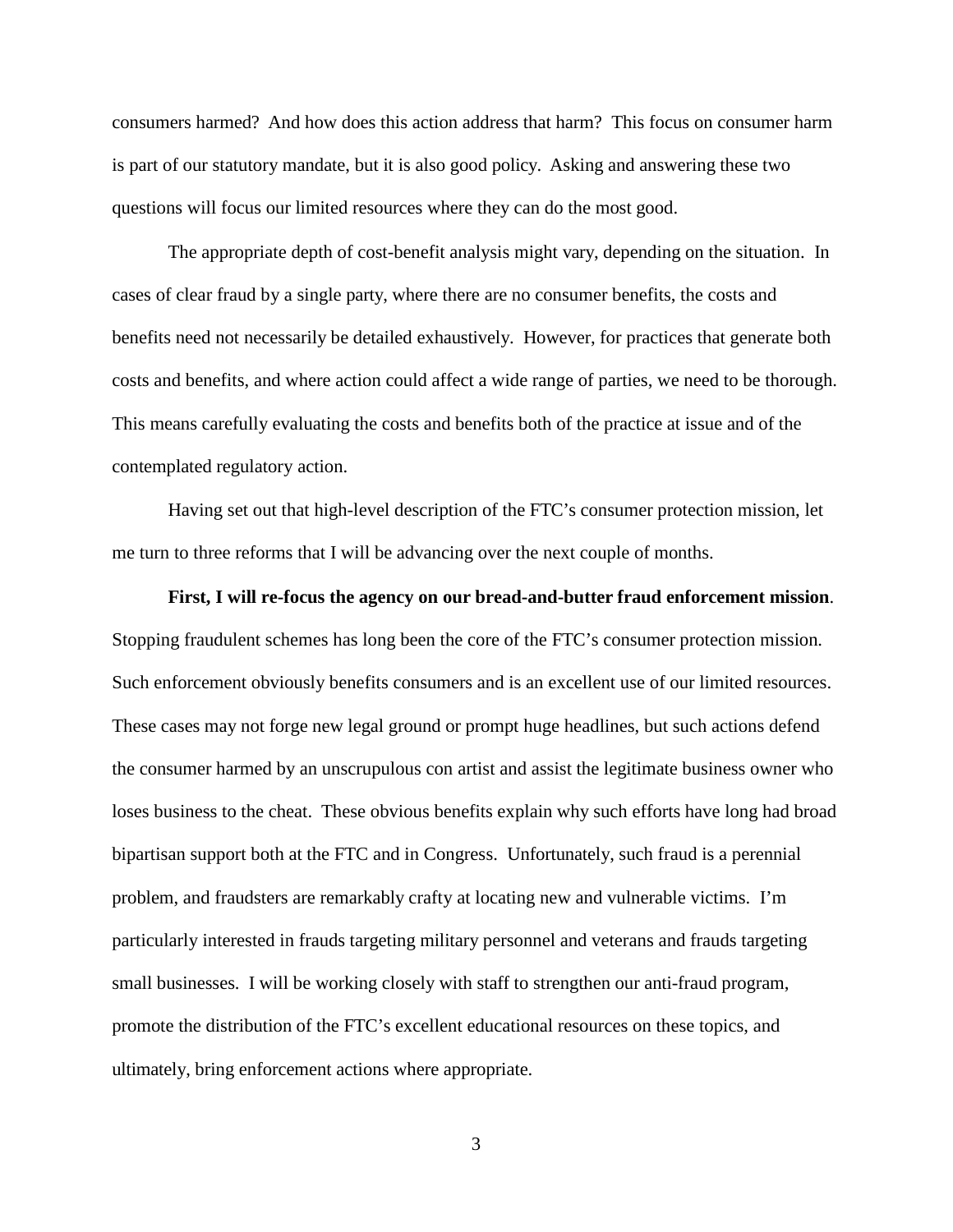## **Second, I will make sure our enforcement actions address concrete consumer injury.**

The FTC's statutory authority, our longstanding policy statements, and Congressional guidance are all clear: The FTC should focus enforcement on matters where consumers are actually injured or likely to be injured, or where companies don't keep their promises, to the consumer's detriment. The agency should focus on cases with objective, concrete harms such as monetary injury and unwarranted health and safety risks. The agency should not focus on speculative injury, or on subjective types of harm.

Of course, although monetary injury has been our primary focus, we have seen substantial injury arise from the exposure of more than just financial information. For example in our recent settlement with the infidelity-promoting website Ashley Madison, there was evidence that several people committed suicide after their names and other data was exposed.<sup>4</sup> And many of you may remember the Eli Lilly case under Chairman Muris, which involved the exposure of sensitive medical information.<sup>5</sup> Furthermore, misuse of ubiquitous data collection and big data technologies may create concrete privacy harms. I've consistently raised concerns that a noticeand-choice approach to privacy may not adequately protect consumers from misuse by companies that assemble bits of non-sensitive consumer information into a potentially sensitive mosaic of a consumer.<sup>6</sup> We ought to consider supplementing notice-and-choice with a harmsbased approach to privacy.

By focusing on practices that are actually harming or likely to harm consumers, the FTC can best use its limited resources. In the past, this self-restraint has been important to the FTC's

<span id="page-3-0"></span><sup>4</sup> *See* Operators of AshleyMadison.com Settle FTC, State Charges Resulting From 2015 Data Breach that Exposed 36 Million Users' Profile Information, Dec. 14, 2016[, https://www](https://www/) ftc.gov/news-events/press-

<span id="page-3-1"></span>releases/2016/12/operators-ashleymadisoncom-settle-ftc-state-charges-resulting; Chris Baraniuk, *Ashley Madison:*  $5$  See Eli Lilly Settles FTC Charges Concerning Security Breach, Jan. 18, 2002,  $\frac{https://www.ftc.gov/news-events/press-releases/2002/01/eli-lilly-settles-ftc-changes-concerning-security-breaking}$  $\frac{https://www.ftc.gov/news-events/press-releases/2002/01/eli-lilly-settles-ftc-changes-concerning-security-breaking}$  $\frac{https://www.ftc.gov/news-events/press-releases/2002/01/eli-lilly-settles-ftc-changes-concerning-security-breaking}$ 

<span id="page-3-2"></span> $6$  See, e.g., Separate Statement of Commissioner Maureen K. Ohlhausen, Internet of Things Workshop Report, Jan. 27, 2015, [https://www](https://www/) ftc.gov/system/files/documents/public statements/620691/150127iotmkostmt.pdf.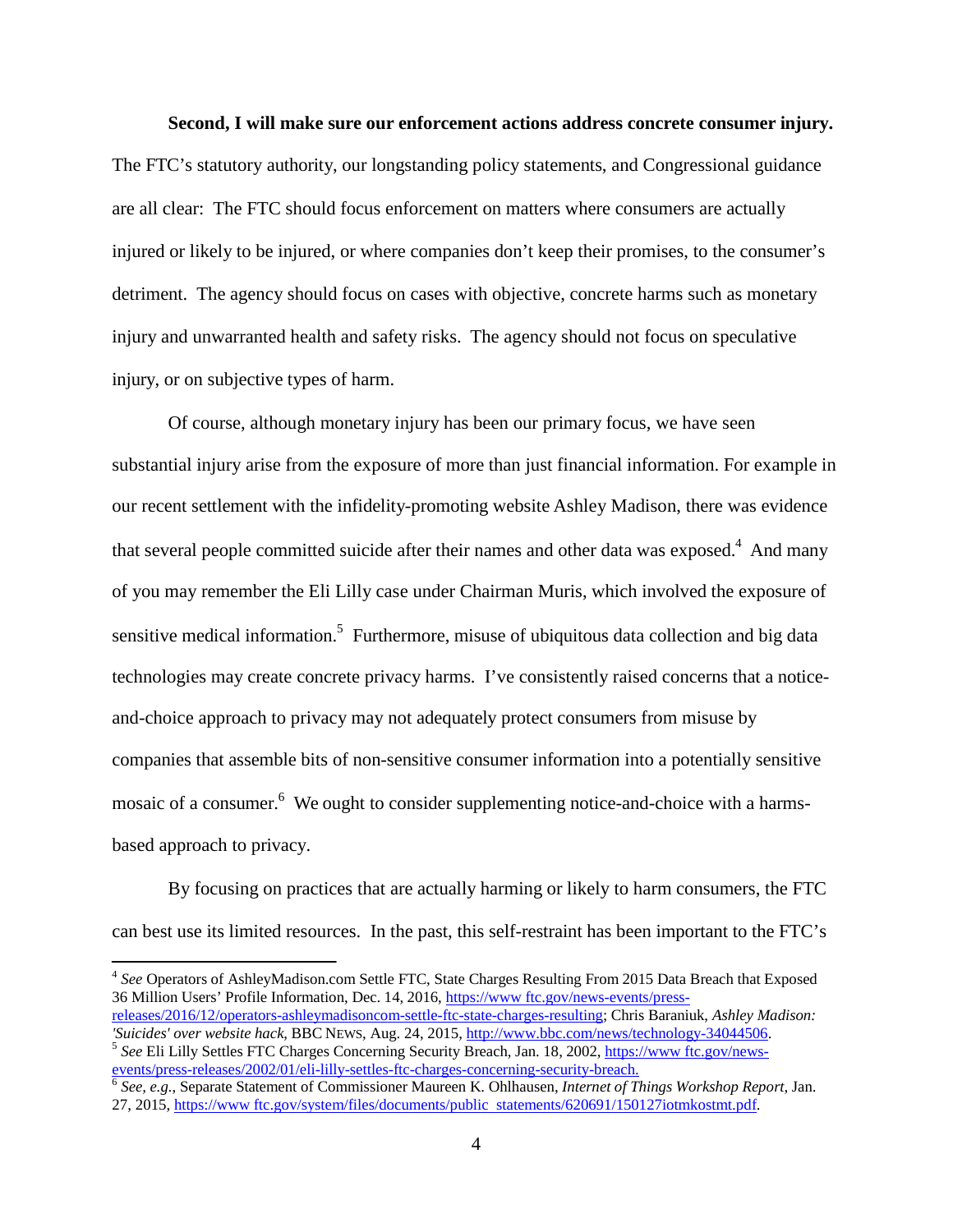success in alleviating many different types of consumer harm without disrupting innovation. Conversely, when the FTC has strayed from a focus on actual harm, it has struggled, both in influence and in the courts.

We can see this struggle in some recent privacy and data security actions. For example, I dissented from the FTC's settlement with Nomi, a start-up that helps retail merchant clients understand how customers move through their stores.<sup>7</sup> Nomi went beyond its legal obligations by offering a working global "opt out" for consumers, but had a partially inaccurate privacy policy. I dissented because we lacked any evidence of consumer harm, and the decision discourages companies from doing any more than the bare minimum on privacy. Such disincentives will ultimately leave consumers worse off.

Similarly, our data security cases are on their strongest legal and policy footing when they address clear and concrete consumer injury. But the FTC has ventured onto less sure ground, and into areas where consumer injury is not as well understood. Consequently, one of my major priorities over the next few months will be to deepen the FTC's understanding of the economics of privacy. This includes studying consumer preferences and the relationship between access to consumer information and innovation.

Focusing on consumer injury is important when deciding what cases to bring. It is also important when determining what remedy to seek. In every consumer protection case we bring, we must ensure that we seek and obtain for consumers relief that is tied to consumer injury. Unfortunately, the FTC has deviated from this principle. In several recent cases, rather than seek to remedy consumer injury, the FTC has pursued disgorgement. That is, staff has sought a company's total revenues as monetary relief, even though the behavior at issue was not

<span id="page-4-0"></span><sup>7</sup> *In re* Nomi Technologies, Inc., Dissenting Statement of Commissioner Maureen K. Ohlhausen, Aug. 28, 2015, [https://www](https://www/) ftc.gov/public-statements/2015/08/dissenting-statement-commissioner-maureen-k-ohlhausen-matternomi.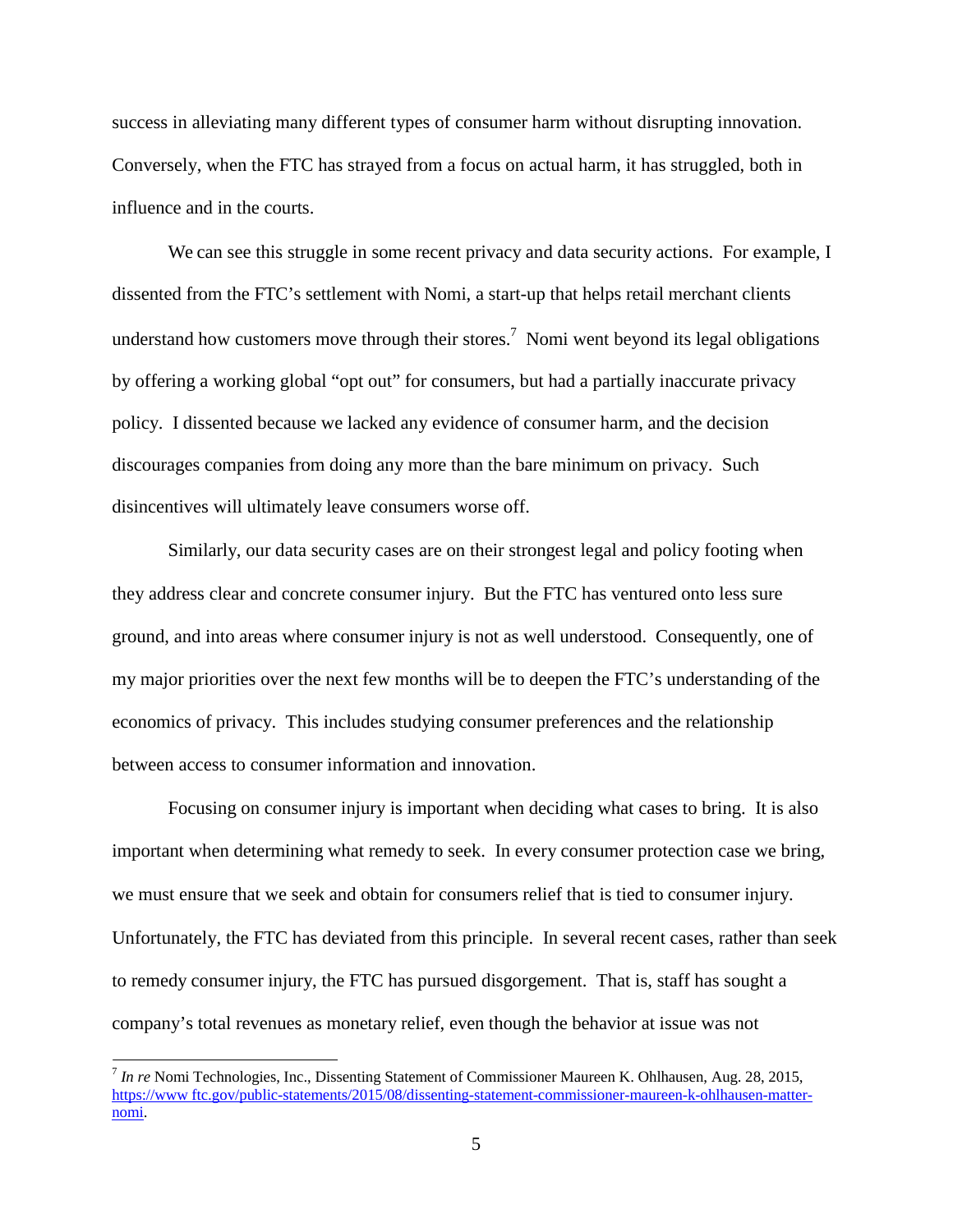fraudulent. This departs from prior Commission practice. It has subjected parties to threats of huge payments that are disproportionate to any consumer harm. The latest example is the Uber settlement, from which I dissented.<sup>8</sup> As my dissent explains, the \$20 million dollar monetary settlement was untethered from consumer harm. In fact, it was an order of magnitude higher than our best evidence of consumer harm. Such disproportionate settlements harm businesses without making consumers better off. Instead, remedies ought to be carefully calibrated to the harm consumers suffered.

We can find a different type of failure to link harm and remedy in some relatively recent advertising substantiation cases. In these cases, the FTC required substantiation standards more strict than necessary, thereby potentially banning truthful claims and thus harming consumers. For example, I opposed settlements involving two skin-blemish tracking s[martphone](#page-5-1) apps.<sup>9</sup> The companies had made some unsubstantiated claims, but the settlements went too far. The orders required the mobile app developers to demonstrate through expensive drug-trial-like studies that their apps perform certain functions as well as a dermatologist. But the companies had never claimed such accuracy.

Similarly, I dissented in part from the FTC's decision against POM Wonderful.<sup>10</sup> I argued that by requiring two randomized controlled trials where one would suffice, the FTC

<span id="page-5-0"></span><sup>8</sup> *In re* Uber, Inc., Dissenting Statement of Commissioner Maureen K. Ohlhausen, Jan. 19, 2017, [https://www](https://www/) ftc.gov/public-statements/2017/01/dissenting-statement-commissioner-maureen-k-ohlhausen-matter-<br>uber-inc.

<span id="page-5-1"></span><sup>&</sup>lt;sup>9</sup> *In re* Health Discovery Corporation, and FTC v. Avrom Boris Lasarow, et al., Dissenting Statement of Commissioner Maureen K. Ohlhausen, Feb. 23, 2015, https://www.ftc.gov/public-statements/2015/02/dissenting-statement-commissioner-maureen-k-ohlhausen-matter-health.

<sup>&</sup>lt;sup>10</sup> In re POM Wonderful, Concurring Statement of Commissioner Maureen K. Ohlhausen, Jan. 10, 2013, [https://www](https://www/) ftc.gov/public-statements/2013/01/concurring-statement-commissioner-maureen-k-ohlhausen-matterpom-wonderful.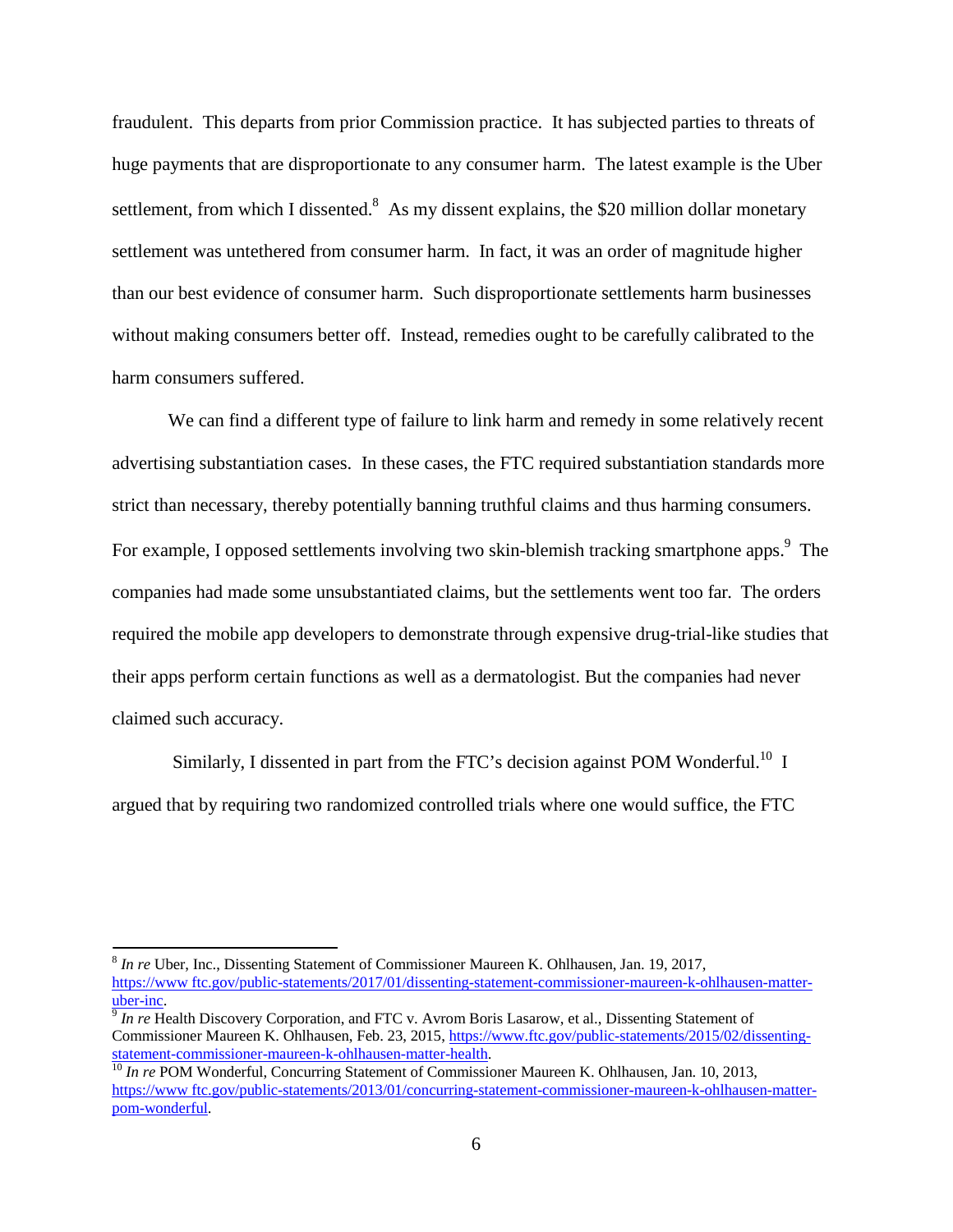order would prohibit some truthful advertising.<sup>11</sup> The D.C. Circuit agreed with me, overturning the two-RCT requirement.

Such hawkish FTC advertising substantiation enforcement actions "overprotect" consumers by depriving them of useful information. Although well intentioned, this overreach ultimately harms consumers. By requiring appropriate levels of substantiation for advertising claims, the FTC can protect consumers from deceptive advertising, yet still ensure that consumers get the information they need to make purchasing decisions. Such an approach will maximize the free flow of truthful information vital to a free society and a free market.

Across the FTC's consumer protection mission, then, I will work to ensure that our enforcement actions target behaviors causing concrete consumer harm, and that our remedies are tied to consumer harm. That's the best way to improve the lives of consumers.

## **In addition to re-focusing on fraud enforcement and concentrating on consumer**

**injury, I have a third near-term reform:** I will work to reduce unnecessary regulatory burdens and provide additional transparency to businesses. Consumers benefit greatly from free and honest markets, and free and honest markets depend on entrepreneurs and their businesses. We can and should protect consumers while reducing burdens on legitimate business.

There are a number of ways to pursue this reform. One important way is to review and streamline our information requests. The ABA Antitrust Section's Presidential Transition Report highlighted a recent trend towards generic and overbroad document and other information requests.12 Such requests impose large compliance costs on legitimate companies. The report

<sup>&</sup>lt;sup>11</sup>*In re* Pom Wonderful, Opinion of the Commission, By Commissioner Maureen K. Ohlhausen at n.36, Jan. 16, 2013, https://www.ftc.gov/public-statements/2013/01/opinion-commission-commissioner-maureen-k-ohlhausen-<br>matter-pom-wonderful.

<sup>&</sup>lt;sup>12</sup> American Bar Association, *Presidential Transition Report: The State of Antitrust Enforcement* at 28-29, (Jan. 2017),

<http://www.americanbar.org/content/dam/aba/publications/antitrust> law/state of antitrust enforcement.authcheckd am.pdf.